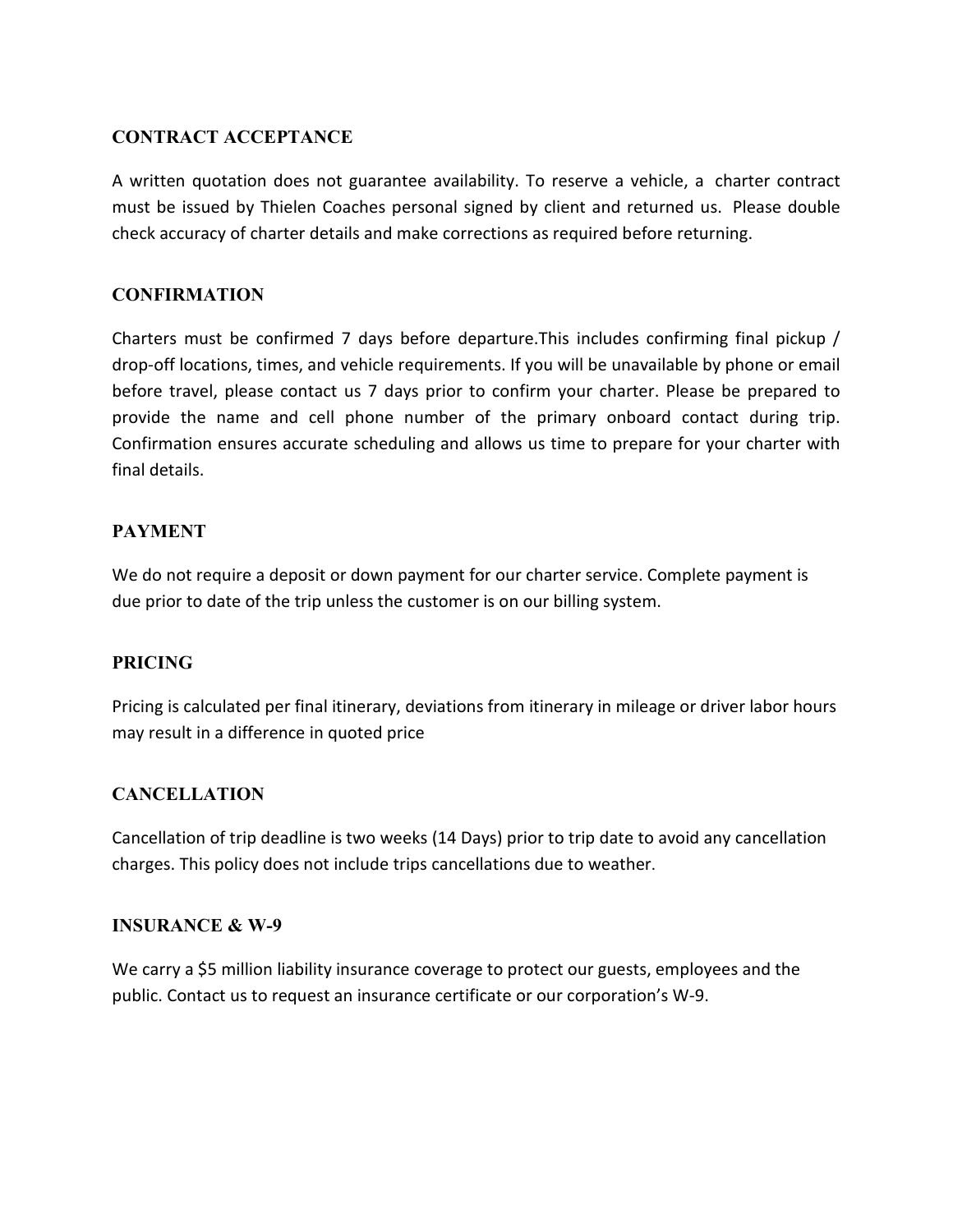# **ITINERARY**

A complete and accurate final itinerary is due at least 7 days prior to departure. Final itinerary should include exact physical addresses and phone numbers for each stop, as well as all times.

#### DRIVER RESTRICTIONS

By law, drivers may not drive more than 10 hours during any 15 hours on duty without an 8 hour off duty period. During off duty periods the coach shall not be occupied by passengers. If itinerary requires more than one driver, additional drivers may be employed onboard or exchanged en route for an additional charge.

#### DRIVER LODGING

The group is usually responsible for individual hotel rooms for drivers on overnight trips. Overnight accommodations should be made at same hotel as charter group if possible (with motorcoach parking). If the group is not staying in a hotel, or in any other case where the group & driver are not in the same place for overnight stays, hotel rooms will be at the responsibility of Thielen Coaches at an additional charge unless indicated.

#### **GRATUITY**

Customary gratuity ranges from \$1 to \$2 per person, per day. Gratuities were not included in charter price. By request, we can add gratuity on to charter total and will be passed in full to the coach operator or escort for your charter.

#### FOOD & DRINKS

We request that all drinks brought on to our motor coaches be screw-top containers & food/snacks be dry-type. Please use the waste baskets provided in the coach for your garbage. Absolutely no gum or sun flower seeds are allowed on our motor coaches.

#### SMOKING & ALCOHOL

At no time is smoking of any type permitted aboard any Thielen motor coach. A stop can be made as requested by group leader at any time for smoking. Alcohol is permitted on our motor coaches & may be subject to a fee of \$75 cleaning fee.